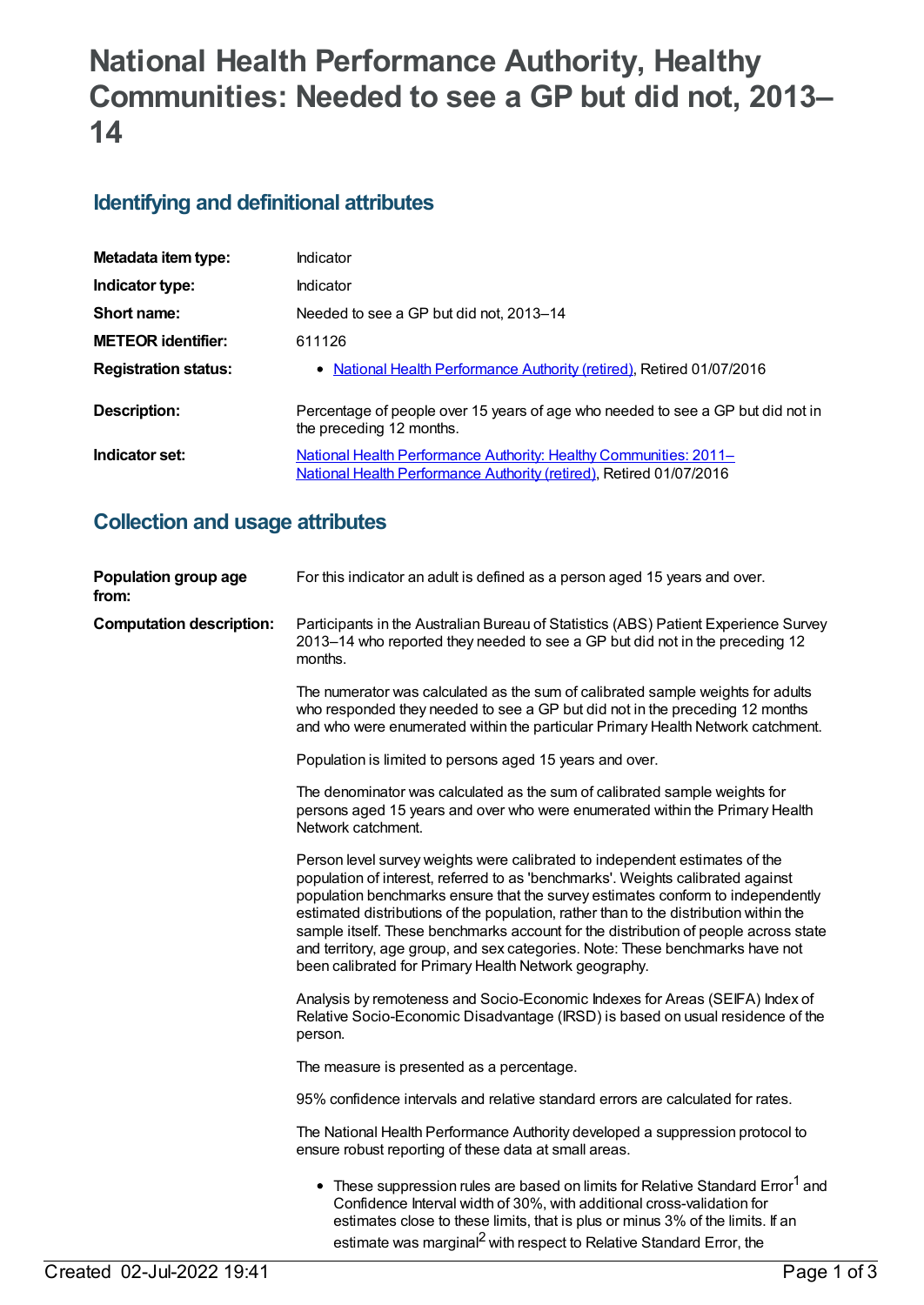| Confidence Interval width was used as the deciding factor. If an estimate was<br>marginal <sup>2</sup> with respect to Confidence Interval width, then Relative Standard<br>Error is used as the deciding factor<br>Data were supressed based on the following rules:                                                                                                                                                                                                                                                      |
|----------------------------------------------------------------------------------------------------------------------------------------------------------------------------------------------------------------------------------------------------------------------------------------------------------------------------------------------------------------------------------------------------------------------------------------------------------------------------------------------------------------------------|
| - Relative Standard Error of 33% or greater, or                                                                                                                                                                                                                                                                                                                                                                                                                                                                            |
| - Confidence Interval (95%) width of 33% or greater, or                                                                                                                                                                                                                                                                                                                                                                                                                                                                    |
| - Relative Standard Error between 27% and 33%, with significantly <sup>3</sup> wider<br>Confidence Interval width than the average for that indicator, or                                                                                                                                                                                                                                                                                                                                                                  |
| - Confidence Interval width between 27% and 33%, with significantly <sup>3</sup> wider<br>Relative Standard Error than the average for that indicator.                                                                                                                                                                                                                                                                                                                                                                     |
| 1. For a dichotomous proportion, Relative Standard Error can be defined as the ratio of the standard<br>error and the minimum of the estimate and its complement (100%-estimate).                                                                                                                                                                                                                                                                                                                                          |
| 2. In this context, marginal is defined as within 10% of the 30% limit, or +/-3%                                                                                                                                                                                                                                                                                                                                                                                                                                           |
| 3. In this context, statistical significance is defined as at least two standard deviations above<br>average.                                                                                                                                                                                                                                                                                                                                                                                                              |
| The ABS Patient Experience survey does not include individuals living in discrete<br>indigenous communities. As a result, estimates derived for Northern Territory may<br>not be adequately representative. Results for Northern Territory have been<br>excluded from the tables and maps on the www.MyHealthyCommunities.gov.au<br>website. Data for Northern Territory (excluding discrete indigenous communities)<br>are available in the excel downloads available via the<br>www.MyHealthyCommunities.gov.au website. |

| <b>Computation:</b>             | (Numerator $\div$ Denominator) x 100                                                                                     |
|---------------------------------|--------------------------------------------------------------------------------------------------------------------------|
| Numerator:                      | Number of persons aged 15 years and over who reported they needed to see a GP<br>but did not in the preceding 12 months. |
| <b>Numerator data elements:</b> | Data Element / Data Set-                                                                                                 |
|                                 | Data Source                                                                                                              |
|                                 | <b>ABS Patient Experience Survey (PEx)</b>                                                                               |
|                                 | Guide for use                                                                                                            |
|                                 | Data source type: Survey                                                                                                 |
|                                 |                                                                                                                          |
| Denominator:                    | Total number of persons aged 15 years and over who were enumerated within the<br>Primary Health Network catchment.       |
| Denominator data<br>elements:   | Data Element / Data Set-                                                                                                 |
|                                 | Person-age, total years N[NN]                                                                                            |
|                                 | Data Source                                                                                                              |
|                                 | <b>ABS Patient Experience Survey (PEx)</b>                                                                               |
| Disaggregation:                 | By Primary Health Network catchments.                                                                                    |